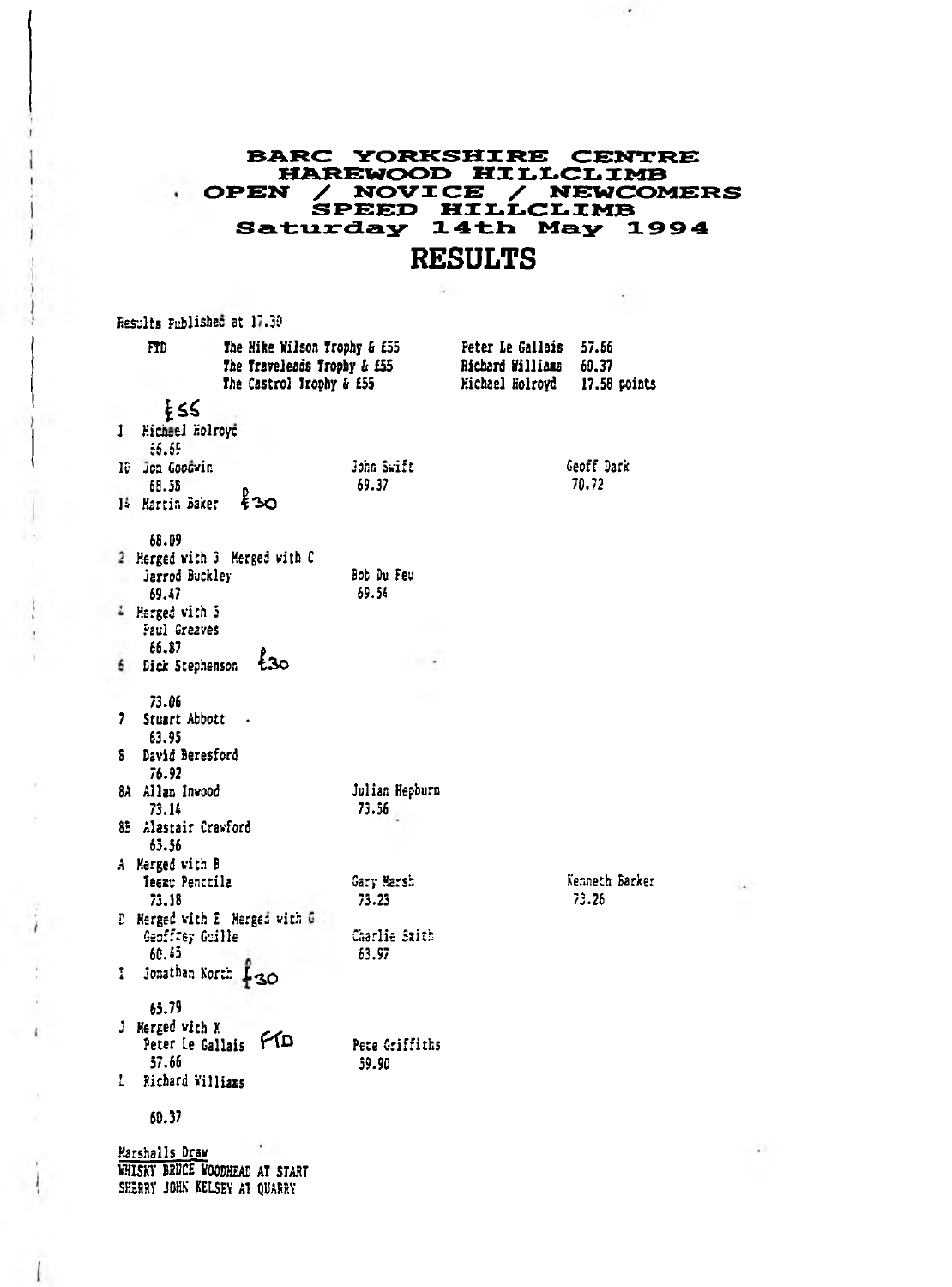## British Automobile Racing Club<br>Yorkshire Centre

 $\sim$  $\rightarrow$  50

## OPEN, NOVICE & NEWCOMERS MEETING<br>Saturday 14 May 1994<br>Results

|  | RESULTS                                  |                                                           | Run 1           | Run 2           |  | Run 3<br>Run 4 |  | Run 6 | Poso                         |
|--|------------------------------------------|-----------------------------------------------------------|-----------------|-----------------|--|----------------|--|-------|------------------------------|
|  | <b>Record 66.27</b>                      | CLASS 1 Touring Cars Up to 1400cc<br><b>BOGEY 84.27</b>   |                 |                 |  |                |  |       |                              |
|  |                                          |                                                           |                 |                 |  |                |  |       |                              |
|  | 22                                       | Michael Holroyd                                           | 66.69*          | 66.96           |  |                |  |       | ı                            |
|  | 21                                       | <b>Mark Brown</b>                                         | 69.46           | 69.39*          |  |                |  |       | 2                            |
|  |                                          | 21A Nick Brown                                            | 70.26           | 70.07*          |  |                |  |       | 3                            |
|  | 20                                       | Colin Ellenden                                            | 92.84           | 88.24*          |  |                |  |       |                              |
|  |                                          |                                                           |                 |                 |  |                |  |       |                              |
|  |                                          | CLASS 2 Touring Cars Over 1400cc and up to 2000cc         |                 |                 |  |                |  |       |                              |
|  | Record 66.24                             | <b>BOGEY 82.66</b>                                        |                 |                 |  |                |  |       |                              |
|  | Herzed with                              |                                                           |                 |                 |  |                |  |       |                              |
|  |                                          | CLASS 3 Touring Cars Over 2000cc                          |                 |                 |  |                |  |       |                              |
|  | Record 61.41                             | <b>BOGEY 79.41</b>                                        |                 |                 |  |                |  |       |                              |
|  | Nerged with                              |                                                           |                 |                 |  |                |  |       |                              |
|  |                                          | CLASS C Nodified Production Cars Over 2000cc              |                 |                 |  |                |  |       |                              |
|  | Record 60.98                             | BOGEY 76.68                                               |                 |                 |  |                |  |       |                              |
|  | 25A                                      | Jarrod Buckley                                            | 69.77           | 69.47*          |  |                |  |       | 1                            |
|  |                                          | 112 Bob Du Feu                                            | 69.62           | 69.54*          |  |                |  |       | 2                            |
|  | 25                                       | Tony Hekvinski                                            | 69.81*          | 69.99           |  |                |  |       |                              |
|  |                                          | 110 Paul Walker                                           | 91.89           | $71.27*$        |  |                |  |       | <b>OR US &amp; LB</b>        |
|  |                                          | 113 Colin Rose                                            | 75.45           | 75.31*          |  |                |  |       |                              |
|  | 109                                      | Kim Jeffery                                               | 77.50*          | 78.21           |  |                |  |       |                              |
|  | 28                                       | Philip Concannon                                          | 78.32           | 77.94*          |  |                |  |       | 7                            |
|  |                                          | CLASS 4 'Marque' Sports Cars Up to 1400cc                 |                 |                 |  |                |  |       |                              |
|  | Record 64.49                             | BOGEY 82.49                                               |                 |                 |  |                |  |       |                              |
|  | Herzed with                              |                                                           |                 |                 |  |                |  |       |                              |
|  |                                          | CLASS 5 'Marque' Sports Cars Over 1400cc and up to 2000cc |                 |                 |  |                |  |       |                              |
|  | Record 64.98                             | <b>BOGEY 82.33</b>                                        |                 |                 |  |                |  |       |                              |
|  |                                          |                                                           |                 |                 |  |                |  |       |                              |
|  | 32                                       | Paul Greaves                                              | 67.75           | 66.87*          |  |                |  |       | ı                            |
|  | 37                                       | Mark Richards                                             | 72.67           | $72.46*$        |  |                |  |       | $\overline{2}$               |
|  | 35                                       | Stevart Middleton                                         | 84.15           | 83.60*          |  |                |  |       | 3                            |
|  | 31<br>36                                 | Graham Hiddleton                                          | 89.99<br>KS.    | 88.474          |  |                |  |       | 1                            |
|  |                                          | <b>Nigel Burrows</b>                                      |                 |                 |  |                |  |       |                              |
|  | CLASS 6 'Marque' Sports Cars Over 2000cc |                                                           |                 |                 |  |                |  |       |                              |
|  | Record 62.81                             | <b>BOGEY 80.74</b>                                        |                 |                 |  |                |  |       |                              |
|  |                                          |                                                           |                 |                 |  |                |  |       |                              |
|  | 39                                       | Dick Stephenson                                           | 73.81           | 73.06*          |  |                |  |       | ı                            |
|  | 41                                       | Michael North                                             | 81.27           | 78.73*          |  |                |  |       | 2                            |
|  | 42                                       | Roger Hobbs                                               | 79.10           | 78.90*          |  |                |  |       | 3                            |
|  |                                          | CLASS 7 Pre 1990 Formula Ford 1600cc                      |                 |                 |  |                |  |       |                              |
|  | Record 62.61                             | <b>BOGEY 80.24</b>                                        |                 |                 |  |                |  |       |                              |
|  |                                          |                                                           |                 |                 |  |                |  |       |                              |
|  | 49<br>48                                 | Stuart Abbott<br>Trevor Cooper                            | 63.95*<br>65.03 | 64.77<br>64.18* |  |                |  |       | 1                            |
|  | 49A                                      | John Bennett                                              | 65.49           | 64.69*          |  |                |  |       | $\overline{\mathbf{2}}$<br>3 |
|  | 17                                       | David Sturdy                                              | 66.85           | 66.34*          |  |                |  |       | ł,                           |
|  |                                          |                                                           |                 |                 |  |                |  |       |                              |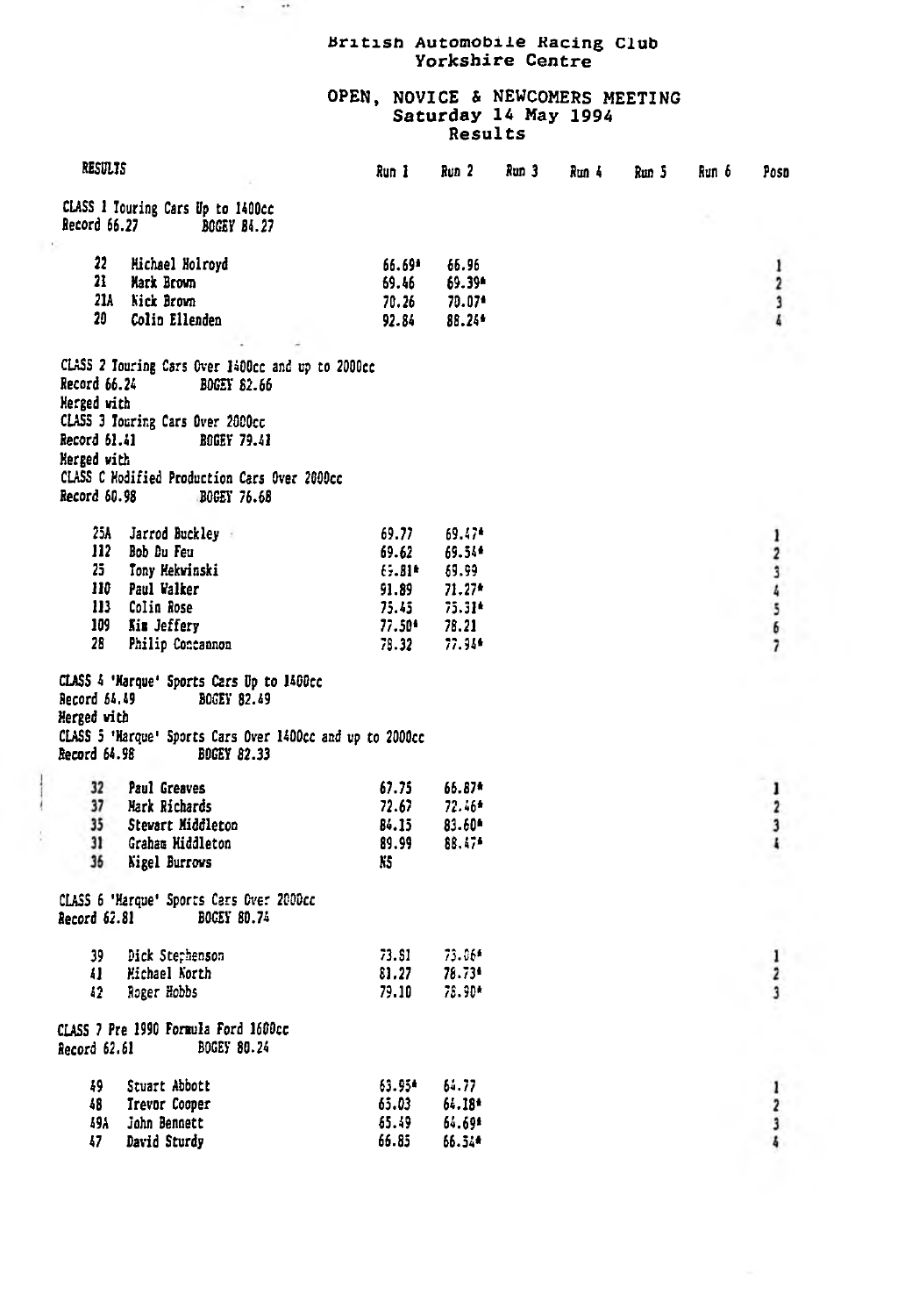| CLASS 8 NG CARS     |                                       |          |          |                          |
|---------------------|---------------------------------------|----------|----------|--------------------------|
| <b>Record 76.92</b> | <b>BOGEY 0.00</b>                     |          |          |                          |
|                     |                                       |          |          |                          |
| 57                  | David Beresford                       | 77.45    | 76.92*   | 1                        |
| 56                  | John Whittaker                        | 78.86*   | 79.77    | $\overline{2}$           |
| 55                  | Craig Hewett                          | 89.83    | 79.02*   | 3                        |
| 59                  | Terry Pigott                          | 79.09*   | 93.68    | $\pmb{l}_i$              |
| 53                  | Richard Saxton                        | 81.49    | 80.84*   | ŝ                        |
|                     |                                       |          |          |                          |
|                     | CLASS SANG CARS ROAD GOING MODIFIED   |          |          |                          |
| Record 71.86        | BOGEY 0.00                            |          |          |                          |
|                     |                                       |          |          |                          |
| 68                  | Allan Invood                          | 73.22    | 73.144   | 1                        |
| 63                  | Julian Hepburn                        | 74.97    | 73.56*   | 2                        |
| 61                  | Andrew Pearson                        | 80.25    | 77.89*   | $\overline{\mathbf{3}}$  |
| 58                  | David Murgatroyd                      | 78.68    | 78.16*   | $\boldsymbol{\delta}$    |
| 65.                 | Tony Macintyre                        | 78.78    | 78.22*   | 5                        |
| 66                  | Dave Whittaker                        | 83.01    | 82.92*   | 6                        |
| 60                  | John Wilman                           | 116.0    | 83.26*   | $\overline{\phantom{a}}$ |
|                     | 60A Alastair Stirling                 | 86.77    | 86.50*   | 8                        |
| 67.                 | David Coulthard                       | Fail     | 99.93*   | G                        |
|                     |                                       |          |          |                          |
| 62                  | Tony Holt                             |          |          |                          |
|                     |                                       |          |          |                          |
|                     | CLASS 8BHG CARS CLASS B HODIFIED CARS |          |          |                          |
| Record 65.94        | <b>BOGEY 0.00</b>                     |          |          |                          |
|                     |                                       |          |          |                          |
| 75.                 | Alastair Crawford                     | 66.38    | 65.56*   | $\,$ 1                   |
| 74.                 | Norman Pemberton                      | 68.01    | 67.90*   | 2                        |
| 73                  | Christopher Pawlyn                    | 69.50*   | 72.01    | 3                        |
| 72                  | John Wilson                           | 76.98    | 76.34*   | L                        |
|                     |                                       |          |          |                          |
|                     | CLASS 10FERRARI CARS                  |          |          |                          |
| <b>Record 66.25</b> | BOGEY 0.00                            |          |          |                          |
|                     |                                       |          |          |                          |
| 86                  | Jon Goodwin                           | 58.58*   | 68.91    | ı                        |
| 87                  | John Swift '                          | 69.66    | 69.37*   | $\overline{2}$           |
| 85                  | Geoff Dark                            | 71.04    | $70.72*$ | 3                        |
| 84                  | Brian Jackson                         | 72.01    | 71.56*   | 4                        |
| 83                  | Richard Allen                         | 72.23*   | 72.40    | 5                        |
|                     | John Dobson                           | 73.32    | 72.53*   | 6                        |
| 81                  |                                       | 73.77    | 73.09*   | 7                        |
| 82                  | Christopher England                   |          |          | 8                        |
| 79                  | <b>Richard Barnett</b>                | 75.04    | 74.89*   |                          |
| 80                  | Hike Baxter                           | 75.28*   | 124.0    | ç                        |
| 78                  | <b>Robin Ashley</b>                   | $79.33*$ | 81.94    | 10                       |
|                     |                                       |          |          |                          |
|                     | CLASS 14GROUP B CARS                  |          |          |                          |
| Record 0.00         | <b>BOGEY 0.00</b>                     |          |          |                          |
|                     |                                       |          |          |                          |
| 97.                 | Martin Baker                          | 69.09*   | 65.63    | 1                        |
| 96                  | John Richardson                       | $71.00*$ | 71.62    | $\overline{\mathbf{z}}$  |
| 94                  | Steve Dinnes                          | 71.08*   | 71.98    | 3                        |
| 95                  | <b>Haurice Ogier</b>                  |          |          |                          |
|                     |                                       |          |          |                          |

 $\frac{1}{2}$ 

 $\mathbf{1}$ 

 $\frac{1}{2}$ 

 $\mathbb{R}^{\mathbb{Z}^2}$ 

S.

 $\sim 10^{-1}$ 

 $\mathcal{E}_{\mathcal{F}}$ 

 $\label{eq:2} \frac{1}{\sqrt{2}}\int_{0}^{\frac{1}{2}}\frac{1}{\sqrt{2}}\left(\frac{1}{\sqrt{2}}\right)^{2}d\mu$